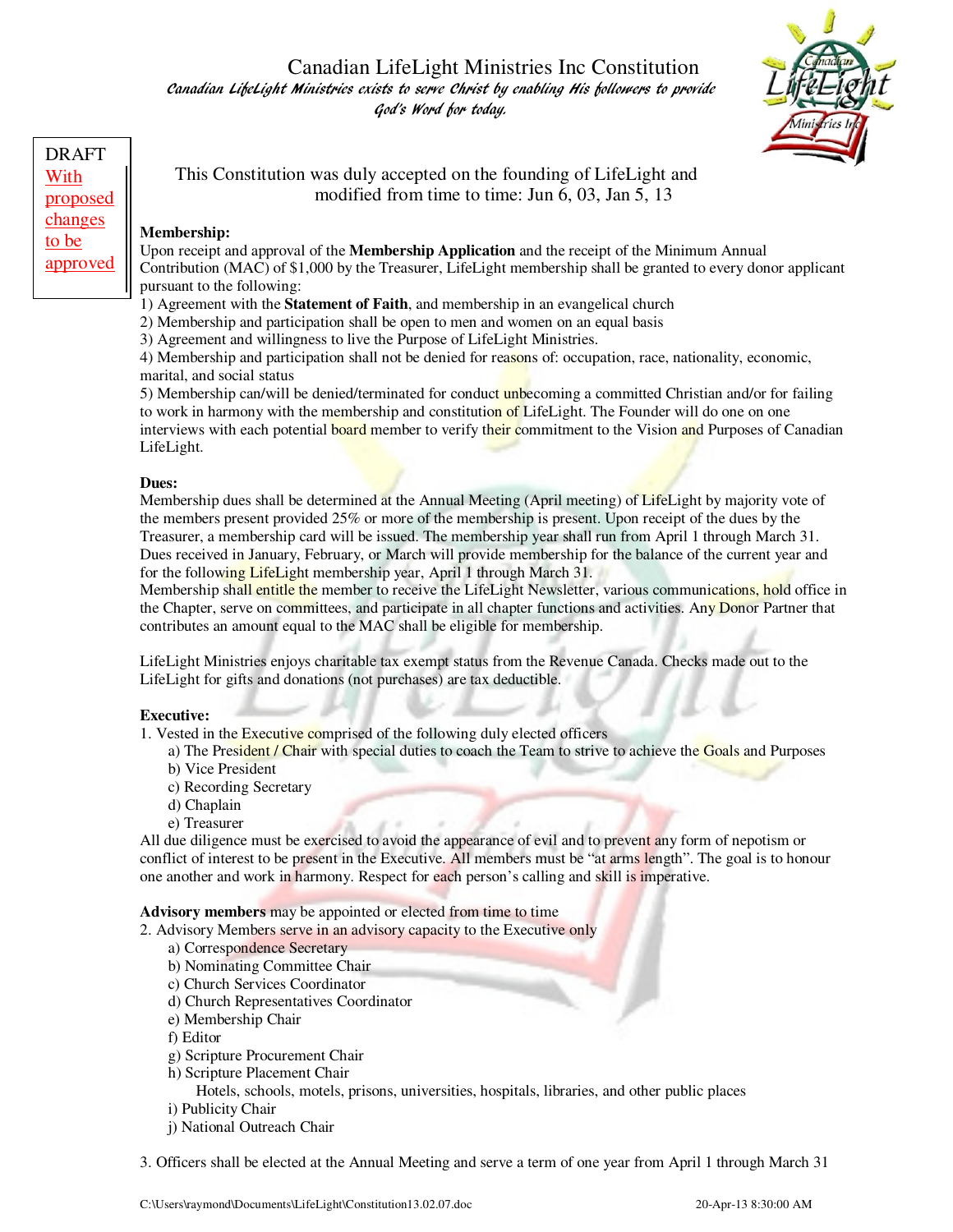

4. The Executive Committee shall have the authority to create and disband committees; appoint and retire committee members; and, direct and monitor the work of LifeLight, its Chapters and its committees.

5. The Executive Committee shall have the authority to appoint Team Leaders and National Coordinator to serve at the pleasure of the Executive Committee, and, determine his/her responsibilities.

#### Meeting of LifeLight shall be as follows:

- 1. LifeLight members shall meet on a regular basis, not less than 2 times per year
- 2. LifeLight shall hold a periodic prayer breakfast
- 3. The Executive Committee shall meet quarterly
- 4. The Annual Meeting shall be held in April and in connection with the April LifeLight meeting

5. Additional meetings may be called by the Chairperson on needs basis, or by a majority of the Executive Committee

6. The Chairperson or his/her appointed stand-in shall preside at all meetings of the Chapter

7. Written notice of the Annual Meeting shall be communicated in writing to the membership at least one month in advance of the Annual Meeting

#### Decorum:

Roberts' Rules of Order shall rule in matters of dispute.

#### **Amendments**:

The LifeLight Constitution may be amended at a special LifeLight meeting by a two-thirds vote of the membership present provided at least 25% of the membership is present and the membership has been notified of the meeting agenda in writing at least one month previous to voting the amendment and that such amendment has been presented for discussion at a prior duly called meeting. Passed amendments take effect at the adjournment of the meeting at which they were passed.

#### **Goal**:

"Providing the LifeLight of God's Word to this Generation" is the goal of LifeLight. Sharing Scriptures at no charge with a spiritually needy world, is a dream come true! Many Christians would like to be sharing their faith, but find it difficult. An attractive booklet, an easy to read Scripture, is a joy to share with people you know. LifeLight is dedicated to make Scripture available to pastors, youth workers, inner city workers, and Christians everywhere, who are committed to share the Word with those who promise to read it. For those who find it more difficult to offer Scriptures face to face, they invite those Christians to share in this ministry by contributing financially. Opportunities to distribute abound. Those needs can only be met as the Lord provides funds through His people.

LifeLight Ministries sprang out of IBS's Lightbearers program. It is now an independent federally registered charity. They continue to support the ministries and products of International Bible Society. All donations sent to LifeLight, of \$20 or more, will receive a tax deductible receipt. Your contributions are always welcome. LifeLight members are Christian men and women who have experienced God's love and forgiveness. They are an organized group of committed believers taking the gospel to the world, starting in their own back yard. LifeLighters are united in sharing God's Word in the living languages of each nationality at home and abroad. We place Scriptures and Scripture portions in schools, hotels, motels, prisons, universities, hospitals, libraries, and other places where the public will pick up and read God's Word.

LifeLight seeks to make church members aware of opportunities for Scripture distribution, and encourages interested individuals to support the ministry prayerfully, financially, and personally.

Your gift of \$5 will allow one family to read God's Word in their own language from a book they will treasure for years to come.

### **Guidelines** for Free Scripture and Scripture Products

- 1. Up to \$200 of Scripture and Scripture products (including 10% shipping costs) may be granted to responsible Christians and Christian groups to give away FREE, provided Canadian LifeLight Ministries (CLLM) has sufficient funds in CLLM's segregated Bible Fund. (Goal: to maintain a minimum of \$1,000 in the Bible Fund.)
- 2. CLLM does NOT sell IBS / Biblica Scriptures or Scripture products. All IBS Scripture must be given away FREE.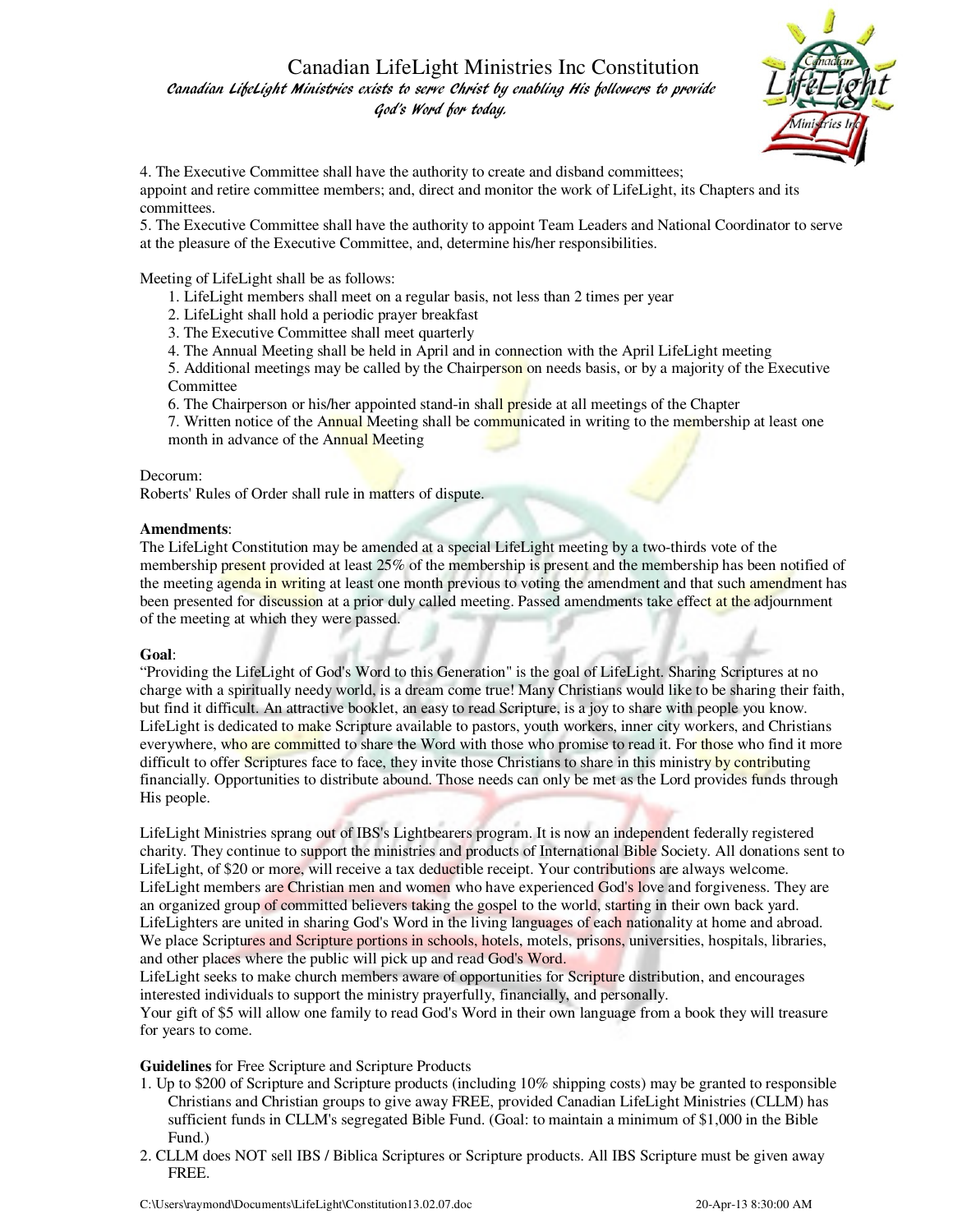

- 3. CLLM accepts donations to the Canadian LifeLight Ministries Bible Fund from individuals, members, friends, groups, churches, businesses, the professions and parachurch organizations, Sunday school classes, missionary groups, etc.
- 4. Donations may be made out to Canadian LifeLight Ministries. Write "donation" on the memo part of the cheque.
- 5. All recipients of FREE Scripture will be informed of the cost, including shipping, and will be encouraged to consider a donation to the Bible Fund (in any amount) to be used to provide FREE Scripture for the next individual or group needing free Scripture to give away.
- 6. Mail donations to: Canadian LifeLight Ministries or donate on-line at www.DonateBibles.NET. Please add \$10.00 per requisition (order) for shipping and handling.

### **Statement of Faith**

We Believe

- · In the verbal inspiration of all Scripture--as originally given--of both the Old and New Testaments and that they are the final authority of faith and life.
- In one God, eternally existing in three persons--Father, Son and Holy Spirit.
- · In the deity of Christ, in His virgin birth, in His sinless life, in His miracles, in His vicarious and atoning death through the shed blood, in His **bodily** resurrection, in His ascension to the right hand of the Father and in His personal imminent return in power and glory.
- · In the total depravity of all people and in the necessity of salvation through regeneration.
- · That salvation is a free gift of God entirely apart from works and is possessed by all those who have, by faith, received the Lord Jesus Christ as their personal saviour.
- · In the present ministry of the person of the Holy Spirit, by whose indwelling the Christian is enabled to live a godly life, and to overcome the attacks of the evil one, Satan.
- · In the bodily resurrection of both the just and the unjust, the everlasting blessedness of the saved and the everlasting punishment of the lost.
- · In the spiritual unity of believers in our Lord Jesus Christ.

NOTE: Every board member of the LifeLight is required to subscribe to this Statement of Faith upon his or her election or re-election

### **LifeLight Purpose Statement**

To equip the saints for evangelism by providing God's Word in contemporary languages so that people around the world may come to faith and life in Jesus Christ.

LifeLight members are Christian men and women who have experienced God's love and forgiveness. They are committed believers taking the gospel to the world, starting in their own back yard. The LifeLighters are united in sharing God's Word in the living languages of each nationality at home and abroad:

- 1. Distribution of living language Scriptures at no charge
- 2. Financial openness and honesty, with good stewardship (goal 75% of funds for Scriptures)
- 3. Mutual encouragement and prayer support
- 4. Equality of gender and nationality, with servant leadership
- 5. Effective and systematic distribution of Scriptures at home and abroad

LifeLighters seek opportunities to place Scriptures and Scripture portions in schools, hotels, motels, prisons, universities, hospitals, libraries, inner city ministries, crisis pregnancy centers, and other places where the public will pick up and read God's Word.

LifeLighters seek opportunity to make church members aware of opportunities for Scripture distribution, and encourage interested individuals to support the ministries financially.

All Scriptures have phone numbers for spiritual counselling and include a letter/envelope form for the recipient's response and invitation to enrol in a Bible correspondence course.

Raymond Dueck, President Canadian LifeLight Ministries Inc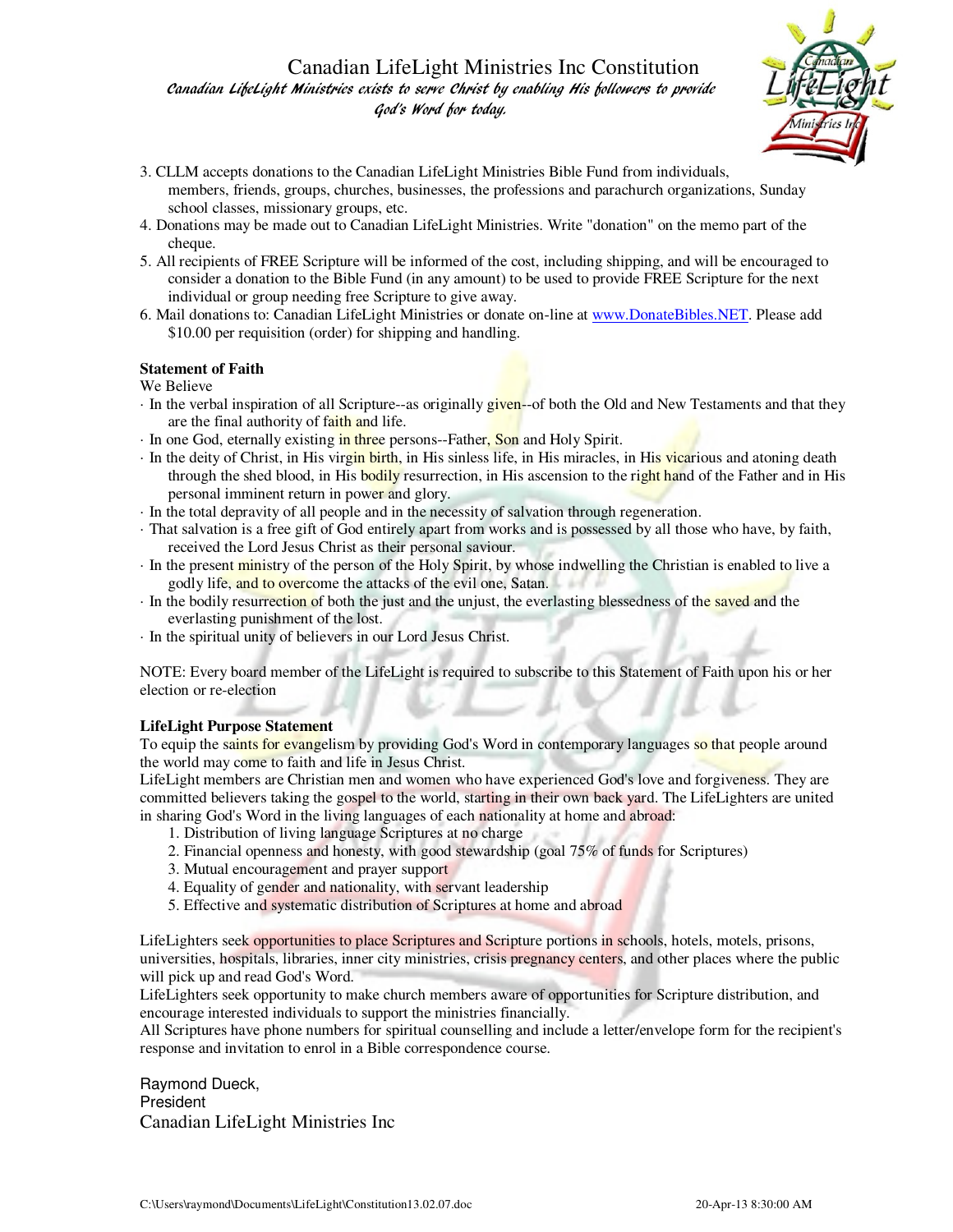

### **TEAM LEADER / Board / National Coordinator LifeLight MINISTRIES Team commitment**

| Responsible to: | <b>Board of Directors</b>       |
|-----------------|---------------------------------|
| Team Leader:    | All Team members and Volunteers |
| Location:       | Winnipeg / Canada               |

Position Summary: The Team Leader is the Team Leader of Canadian LifeLight Ministries Inc, an encourager, and is accountable for the achievement of the mission, goals and objectives as defined by the Board of Directors. Works closely as a team member with the Board. Must be Passionate, Committed, Commissioned, and Gifted in the Lord's work. Personal goal to see souls saved.

#### **Roles and Responsibilities:**

- 1. Solicits funding and builds relationships with churches, businesses, foundations, and individuals. Keeps in close contact with major donors (partners) by, among other things, placing phone calls thanking donors of \$500 or more and making a **point** of visiting larger donors in person and providing those partners with Partner Appreciation Gifts and Certificates. Encourages and works with Board Members in fund raising. Fosters a culture of fund-raising within the organization. Works as a donor development officer. Builds on references from existing donors to new donors. Responsible to plan public fund raising functions and PR events.
- 2. Encourage Scripture distribution by individuals and groups. Works cooperatively with Christian agencies, volunteers and regional chapters to identify Scripture needs. Works to establish personal contact and relationships with leadership from other organizations. Programs should include Scripture reps in Churches, Bible a Month Clubs, Scripture stands in Churches and Businesses, and other such ideas. The Team Leader's role is to have these programs run effectively from both a financial and personnel perspective and also to monitor and evaluate the success of these programs. Develop a culture of Bible giving with individuals and churches.
- an i 3. The Team Leader is expected to present his annual plan to achieve the budgetary goals set out by the board, to control costs, and to be the chief proponent of good stewardship within the organization.
- 4. Works with the Administrative Assistant(s) to Administer, coordinate, monitor, evaluate and report all activities and programs of the Canadian LifeLight Ministries in accordance with the policies established by the Board of Directors. Reports to the board monthly listing activities showing whom, what, where, when. Provides analysis of needs for use in determining programs and soliciting volunteers. That should include projected and actual cost benefit analysis. i.e. this trip cost including salary and expenses x\$ and the donations were x\*2. Develop a Procedures & Policies Manual.
- 5. Works with the Treasurer/Bookkeeper to maintain financial records in accordance with generally accepted accounting principles under the direction of the Treasurer, and assists the Treasurer/Bookkeeper in prioritizing payments of expenses.
- 6. Recruits volunteers, and ensures that all team members and volunteers are properly trained and supervised. To work actively along side both team members and volunteers to build effective ministry teams. Recruits volunteers to attend Missionfests as approved by the board. Builds Provincial and regional teams to promote the ministries of LifeLight.
- 7. Promotes good relationships with Christian organizations, camps, regional chapters, volunteers, donors and the public.
- 8. Performs such other duties and responsibilities as may be assigned by the Board from time to time.
- 9. Leads the planning for AGM and other fundraising functions, including brunches and golf tournaments. Makes sure all partners (donors) are invited to one or more LifeLight public functions each year.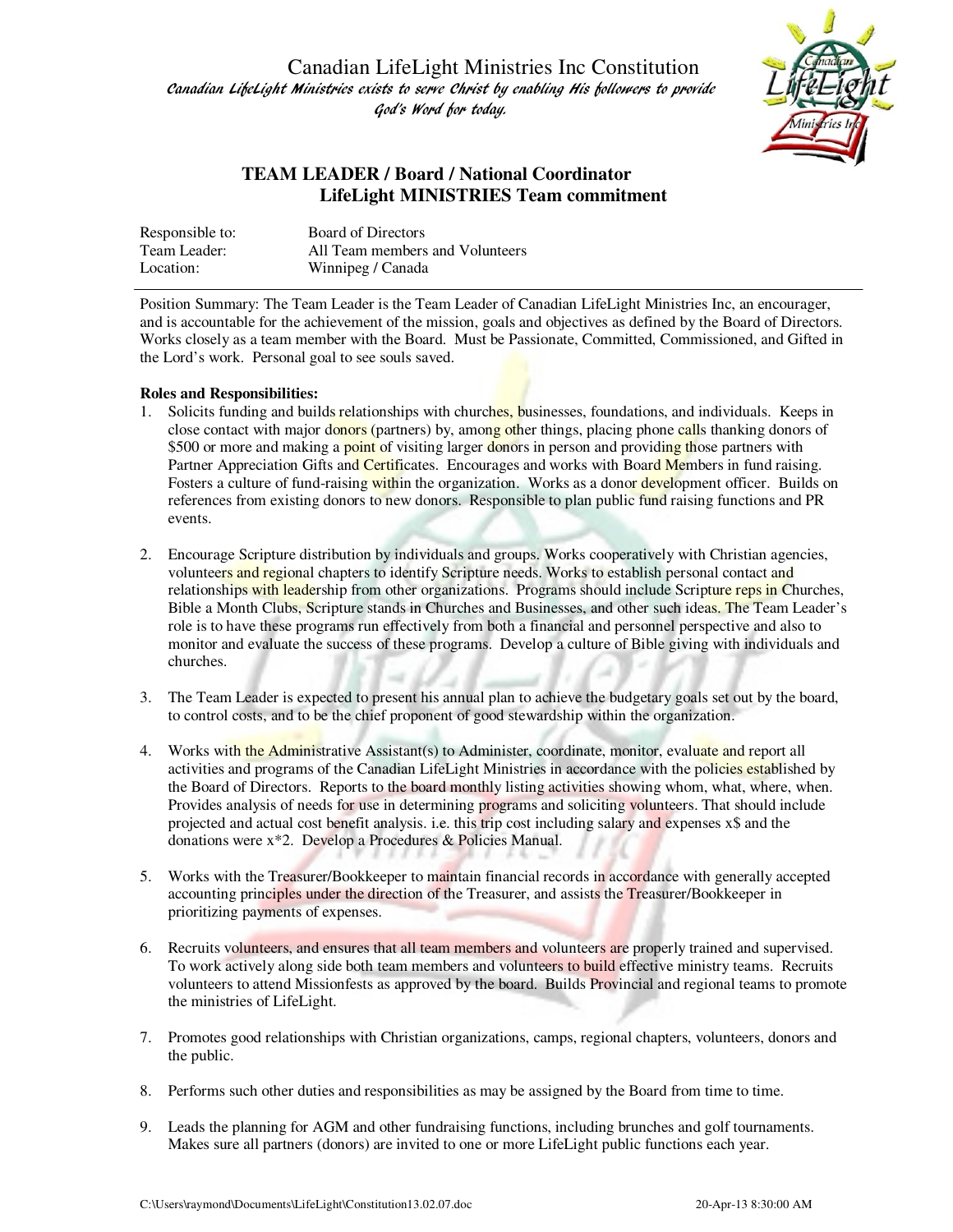

### **Long term goals:**

Develop goal achievement targets to achieve revenue of \$5,000,000 per year 75% of revenue to be spent on Scripture purchases Geographic support base – coast to coast in Canada Formal association with our American friends (IBG) Active Scripture distribution in 10 overseas countries

#### **Goals for next year**

Achieve revenue of \$400,000

50% plus of revenue to be spent on Scripture purchases

Geographic support base – primarily Manitoba

Develop and recruit volunteer boards, chapters, committees and reps in BC, AB, SK, MB, ON, PQ, Maritimes

Establish a National Coordinator to achieve Long Term Goals

Attract 2 more Platinum Partners (\$10,000 annual donors)

Attract 10 more Gold Partners (\$5,000 annual donors)

Attract 50 more Silver Partners (\$1,000 annual donors)

Develop special certificates and elite partner communications tools.

#### Aim to have:

- Missionfest and events staffed by volunteers
- Involving more people/churches in LifeLight excitement
- Work with Board members to help fulfill the mandate of the Team Leader
- Reduce expenses
- On-line inventory control, develop ministry focus

#### **Qualifications/Standards:**

- 1. An active highly ethical Christian commitment.
- 2. Demonstrated servant leadership ability and interpersonal skill required to build effective teams.
- 3. Demonstrated competence in the area of administration and organizational development.
- 4. Familiarity with fundraising and donor development.
- 5. Demonstrated ability to recruit and train volunteers.
- 6. Demonstrated communication skills.
- 7. Agreement with the LifeLight Statement of Faith.

#### Salary

\$ per year paid monthly, starting for 4 months at  $\frac{1}{2}$  time for  $\frac{1}{2}$  month during which time \_\_\_\_\_\_\_\_\_ will raise support. Personnel committee will meet to review and approve any increase contingent on raising support to cover costs. Team bonus if financial goals achieved. All honorariums and side income are submitted to LifeLight.

Expected to work 40 hrs  $\omega$  week 49 weeks  $\omega$  year with no time banking, plus volunteer 20 hrs a week to the ministry.

Paid Vacation time 3 weeks @ year subject to prior approval by the board. Vacation time would not normally be given during November and December

Group Benefits.

Mileage \$0.42 km and .36 /km.

Total expenses including mileage, cell phone, personal office expenses, meals & entertainment up to \$500 maximum monthly allowance. Anything above that may be receipted for tax purposes.

Firm Friendly Fair Fence Furnishes Freedom

An individual that feels called, is passionate, gifted, and committed to the ministry will make the ministry work.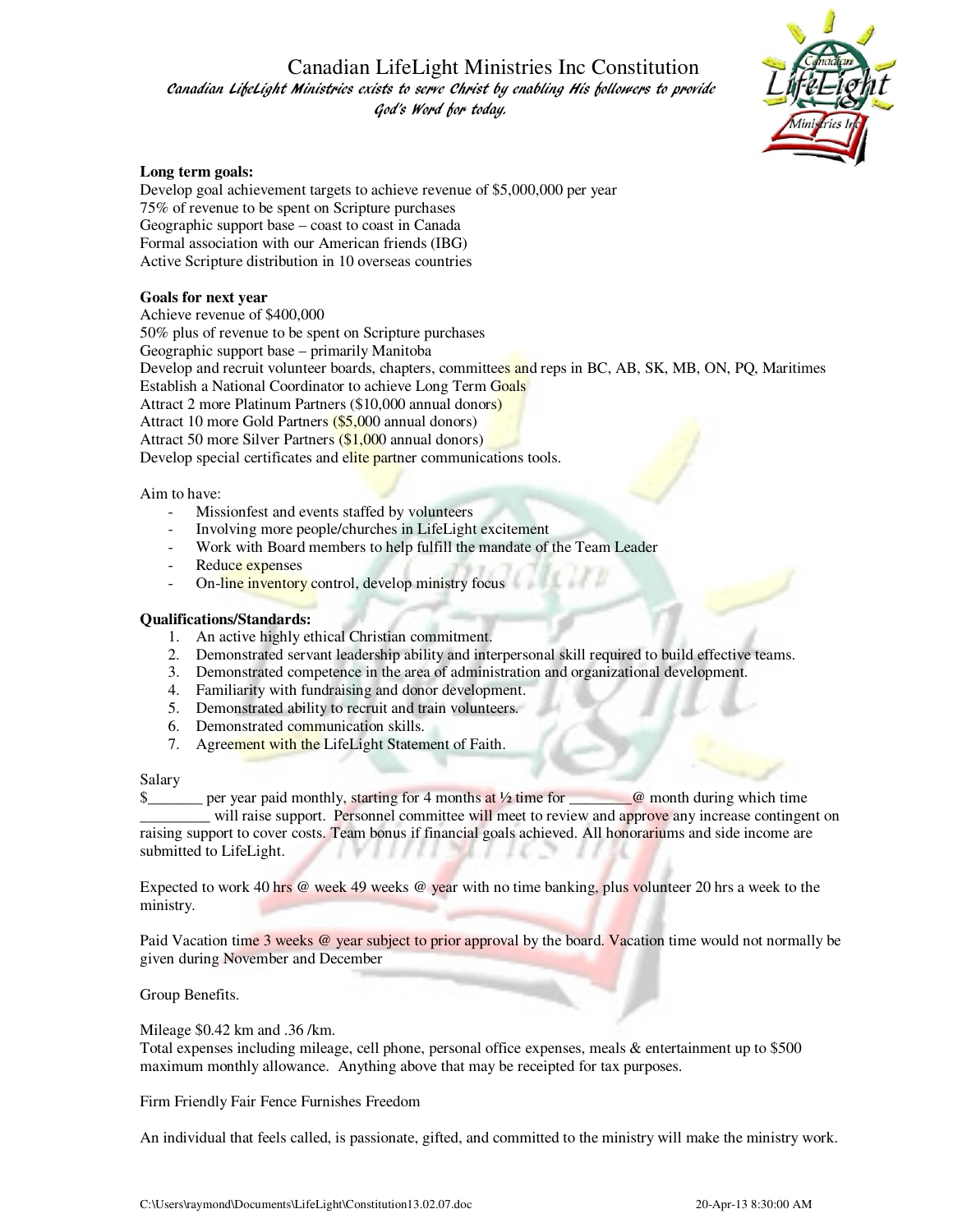

## **Membership Form**

I concur:

- 1) Agreement with the **Statement of Faith**, and I have membership in an evangelical church
- 2) Membership and participation is open to men and women on an equal basis
- 3) Agreement and willingness to live the Purpose of LifeLight Ministries.

4) Membership and participation shall not be denied for reasons of: occupation, race, nationality, economic, marital, and social status

5) Membership can/will be denied/terminated for conduct unbecoming a committed Christian and/or for failing to work in honourable harmony with the membership and constitution of LifeLight.

The membership year runs from April 1 through March 31. Board members will receive the LifeLight

Newsletter, minutes of all meetings, various communications, serve on committees, and participate in at least 2 board functions and activities per year.

LifeLight Ministries enjoys charitable tax exempt status from the Revenue Canada. Checks made out to LifeLight for gifts and donations (not purchases) are tax deductible.

### **I recognize the opportunities to share the Word of Life. I desire to serve my Saviour by offering to serve in the following capacities on the board:**

Executive meets at least 4 times a year:



- b) Vice President
- c) Recording Secretary
- d) Chaplain
- e) Treasurer

The Executive Committee has the authority to create and disband committees; appoint and retire committee members; and, direct and monitor the work of LifeLight, its Chapters and its committees.

The Executive Committee has the authority to appoint a Team Leader and National Coordinator to serve at the pleasure of the Executive Committee, and, determine his/her responsibilities.

ล้าเวเว้เวเท

Committee Members serve in an advisory capacity to the Executive and meet at least twice a year. I am available to serve on the

| Fund Raising Committee |
|------------------------|
|                        |

Nominating Committee

Church Services Committee

- Church Representatives Committee
- Membership/Volunteer Committee
- Editorial Committee
- Scripture Procurement Committee
- Scripture Distribution Committee

 $\Box$  Other Elections are held at the April Annual Meeting for a term of one year from April 1 through March 31. Board members hold one vote each.

1. LifeLight Board shall meet on a regular basis, not less than 2 times per year

2. Additional meetings may be called by the Chairperson on needs basis, or by a majority of the Executive Committee

3. The Chairperson or his/her appointed stand-in shall preside at all meetings

4. Written notice of the Annual Meeting shall be communicated in writing to the membership at least one month in advance of the Annual Meeting

 $\Box$  Contributing \$ (Min \$1,000) per year  $\Box$  www.DonateBibles.NET

Contacting church and business leaders for support

I will assist with LifeLight fund raising efforts by: